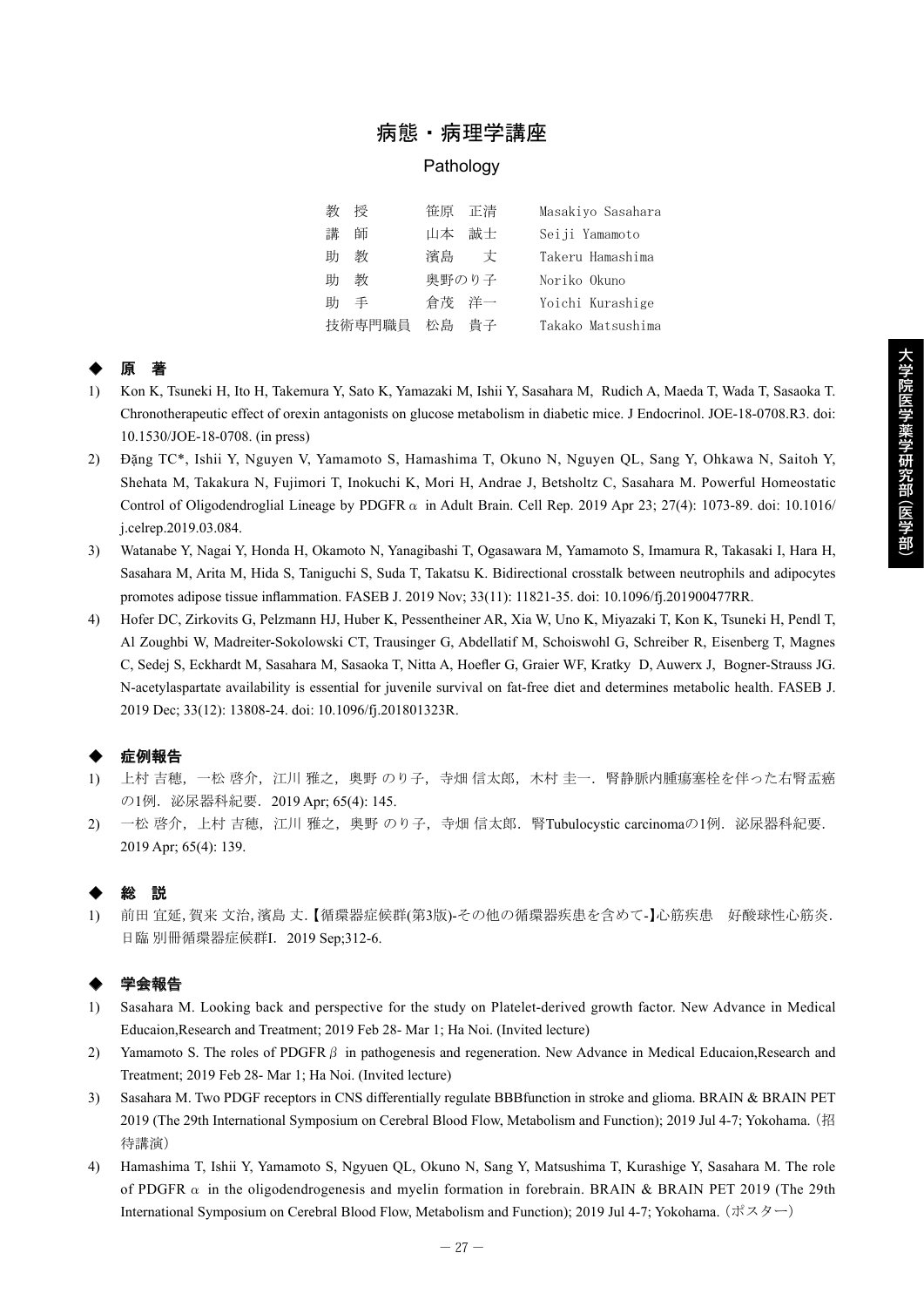- 5) Sang Y\*, Hamashima T, Yamamoto S, Okuno N, Ngyuen QL, Ishii Y, Sasahara M. Diverse effects of PDGF signals in glioma growth. BRAIN & BRAIN PET 2019 (The 29th International Symposium on Cerebral Blood Flow, Metabolism and Function); 2019 Jul 4-7; Yokohama.  $(\mathbb{R} \times \mathbb{R} \rightarrow)$
- 6) Ngyuen QL\*, Dang TC, Hamashima T, Sang Y, Okuno N, Ishii Y, Sasahara M, Yamamoto S. PDGFRα controls dynamic remodelling of oligodendrocyte progenitor cells in adult brain. BRAIN & BRAIN PET 2019 (The 29th International Symposium on Cerebral Blood Flow, Metabolism and Function); 2019 Jul 4-7; Yokohama. (ポスター)
- 7) Yamamoto S, Okuno N, Hamashima T, Sasahara M. The roles of PDGFRβ in pathogenesis and regeneration of the CNS. AAVBM2019; 2019 Sep 19-22; Sydney, Australia.
- 8) Nakaoka H, Hirono K, Yamamoto S, Takasaki I, Takahashi K, Okabe M, Miyao N, Ibuki K, Ozawa S, Ichida F. MicroRNA-145-5p and MicroRNA-320a encapsulated in endothelial microparticles contribute to the progression of vasculitis in acute Kawasaki disease. AHA Scientific Sessions 2019; 2019 Nov 16-18; Philadelphia.
- 9) 山本誠士. 脳血管発生とペリサイト −その発生源に迫る− 第124回日本解剖学会総会, シンポジウム;2019 Mar 27-29;新潟.(招待講演)
- 10) 山本誠士.Heterogeneousなペリサイトが神経組織の破綻と再生に深く関与する.第61回日本平滑筋学会総会, シンポジウム: 2019 Aug 1-3; 名古屋. (招待講演)
- 11) 山本誠士. ペリサイトのheterogeneityが関与する組織再生と破綻. 第42回日本分子生物学会年会;2019 Dec 3-6; 福岡.(招待講演)
- 12) 山本 誠士, 濱島 丈, 奥野 のり子, 石井 陽子, 笹原 正清. 中枢神経系の微小血管を被覆するペリサイトの heterogeneity. 第108回日本病理学会総会; 2019 May 9-11; 東京.
- 13) 桑洋\*, 山本 誠士, 濱島 丈, 奥野 のり子, 倉茂 洋一, 松島 貴子, Nguyen Quang Linh, 石井 陽子, 笹原 正 清.神経膠腫におけるPDGF阻害後に誘導される血管表現型(Vascular phenotypes induced after PDGF inhibition in glioma). 第108回日本病理学会総会;2019 May 9-11;東京.(ポスター)
- 14) グエンクアン・リン\*, 山本 誠士, 濱島 丈, 奥野 のり子, 桑 洋, 笹原 正清. PDGFRαは成体脳のSVZに存在 する神経幹細胞の増殖や分化に重要である(PDGFRa controls the stem cell activities in the subventricular zone stem cells in adult mouse brain). 第108回日本病理学会総会; 2019 May 9-11; 東京. (ポスター)
- 15) 山田 萌\*\*,山本 誠士,山田 浩太,濱島 丈,奥野 のり子,石井 陽子,笹原 正清.線維芽細胞の遊走における PDGFR二量体シグナルの役割. 第108回日本病理学会総会;2019 May 9-11;東京. (ポスター)
- 16) 垣内 寿枝子,寺畑 信太郎,奥野 のり子,又野 禎也.Triple lymphomaの1例.第108回日本病理学会総会;2019 May 9-11;東京.(ポスター)
- 17) 摂津 黎,小梶 恵利,木屋 千恵子,濱島 丈,井村 穣二.細胞診を契機に発見されたSEICの1例.第60回日本臨 床細胞学会総会 (春期大会); 2019 Jun 7-9; 東京.
- 18) 尾崎 弘典,井上蘭,松島貴子,笹原 正清,森寿,林 篤志.糖尿病網膜症におけるセリンラセマーゼの役割の 解明. 第34回日本糖尿病合併症学会 第25回日本糖尿病眼学会総会; 2019 Sep 27-28; 大阪.
- 19) 山本誠士,奥野のり子,濱島丈,笹原正清.組織の恒常性と破綻に関与するheterogeneousなペリサイト . CVMW2019;2019 Dec 14-15;神戸.

#### その他

- 1) 下川 一生,神原 健太,猪又 峰彦,濱島 丈,篠田 千恵,林 龍二.HRCTで気腫合併肺線維症と判断され胸腔鏡 下肺生検で剥離性間質性肺炎と診断された1例.呼吸会誌.2019 Jan; 8(1): 52-56.
- 2) 山田 萌\*\*,山本 誠士,山田 浩太,濱島 丈,奥野 のり子,石井 陽子,笹原 正清.線維芽細胞の遊走における PDGFR二量体シグナルの役割.日病理会誌.2019 Apr; 108(1): 465.
- 3) グエンクアン・リン\*,山本 誠士,濱島 丈,奥野 のり子,桑洋,笹原 正清. PDGFRαは成体脳のSVZに存在 する神経幹細胞の増殖や分化に重要である(PDGFRa controls the stem cell activities in the subventricular zone stem cells in adult mouse brain). 日病理会誌.2019 Apr; 108(1): 415.
- 4) 山本 誠士,濱島 丈,奥野 のり子,石井 陽子,笹原 正清.中枢神経系の微小血管を被覆するペリサイトの heterogeneity. 日病理会誌. 2019 Apr; 108(1): 331.
- 5) 桑洋\*,山本誠士,濱島 丈,奥野 のり子,倉茂 洋一,松島 貴子, Nguyen Quang Linh, 石井 陽子, 笹原 正 清.神経膠腫におけるPDGF阻害後に誘導される血管表現型(Vascular phenotypes induced after PDGF inhibition in glioma). 日病理会誌.2019 Apr; 108(1): 311.